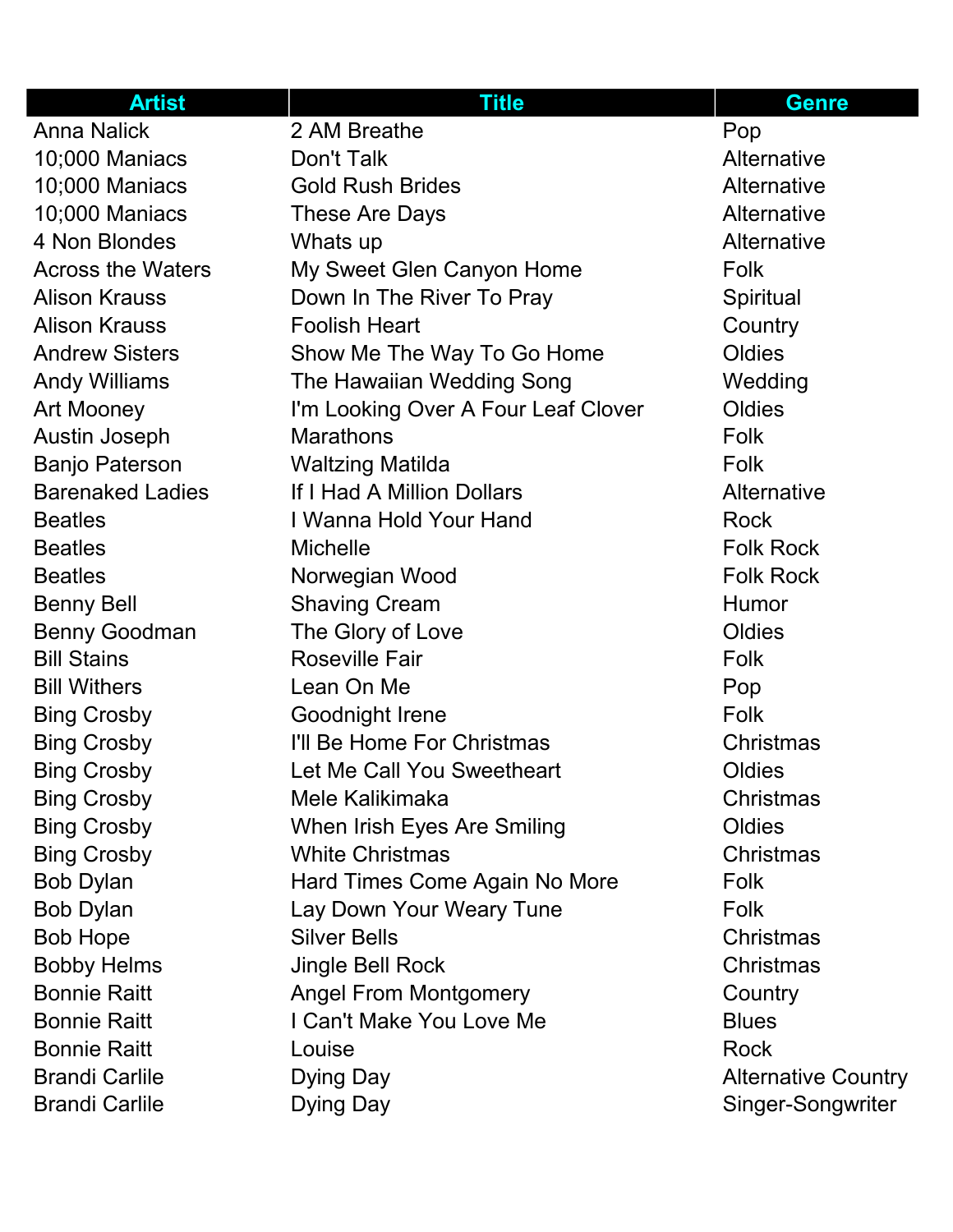| <b>Artist</b>                  | <b>Title</b>                                   | <b>Genre</b>            |
|--------------------------------|------------------------------------------------|-------------------------|
| <b>Brandi Carlile</b>          | <b>Dying Day</b>                               | <b>Folk Rock</b>        |
| <b>Brandi Carlile</b>          | Dying Day                                      | Americana               |
| <b>Brandi Carlile</b>          | Dying Day                                      | <b>Alternative Rock</b> |
| <b>Brenda Lee</b>              | <b>Rockin Around The Christmas Tree</b>        | Christmas               |
| <b>Bryant Oden</b>             | The Duck Song                                  | Children                |
| <b>Buddy Clark</b>             | Peg o My Heart                                 | Oldies                  |
| <b>Buddy Holly</b>             | <b>Every Day</b>                               | <b>Rock</b>             |
| <b>Buffy Saint Marie</b>       | The Piney Wood Hills                           | Folk                    |
| <b>Burl Ives</b>               | Leather- Winged Bat                            | Folk                    |
| <b>Carole King</b>             | Smackwater Jack                                | Instrumental            |
| <b>Carole King</b>             | <b>Way Over Yonder</b>                         | Pop                     |
| <b>Carole King</b>             | <b>Way Over Yonder</b>                         | <b>Folk Rock</b>        |
| <b>Carole King</b>             | <b>Way Over Yonder</b>                         | Acapella                |
| <b>Carole King</b>             | Will You Still Love Me Tomorrow                | Pop                     |
| <b>Carrie Underwood</b>        | <b>Before He Cheats</b>                        | Country                 |
| <b>Cat Stevens</b>             | Moonshadow                                     | <b>Folk Rock</b>        |
| <b>Cheryl Wheeler</b>          | Arrow                                          | Folk                    |
| Chris Isaak                    | <b>Forever Blue</b>                            | <b>Rock</b>             |
| <b>Chris Smither</b>           | <b>Train Home</b>                              | Folk                    |
| <b>Chuck Berry</b>             | My Ding-a-Ling                                 | Humor                   |
| <b>City and Colour</b>         | <b>The Girl</b>                                | <b>Folk Rock</b>        |
| <b>Creedence Clearwater</b>    | <b>Bad Moon Rising</b>                         | <b>Rock</b>             |
| <b>Revival</b>                 |                                                |                         |
| <b>Crowded House</b>           | Four Seasons In One Day                        | Rock                    |
| Dan Fogelberg                  | Only The Heart May Know                        | <b>Rock</b>             |
| Dana Lyons                     | <b>Cows With Guns</b>                          | Country                 |
| David Allan Coe                | <b>London Homesick Blues</b>                   | Country                 |
| David Allan Coe                | Would You Lay With Me (In a Field of<br>Stone) | <b>Folk</b>             |
| David Allan Coe                | You Never Even Call Me By My Name              | Country                 |
| Dean Martin                    | <b>That's Amore</b>                            | Oldies                  |
| Dean Martin                    | You're Nobody Til Somebody Loves You           | <b>Folk</b>             |
| Dean Martin and Jerry<br>Lewis | Side by Side                                   | Oldies                  |
| Death Cab For Cutie            | I'll Follow You Into The Dark                  | Alternative             |
| <b>Dennis Leary</b>            | <b>Traditional Irish Folk Song</b>             | <b>Humor</b>            |
| <b>Dick Thomas</b>             | <b>Sioux City Sue</b>                          | Country                 |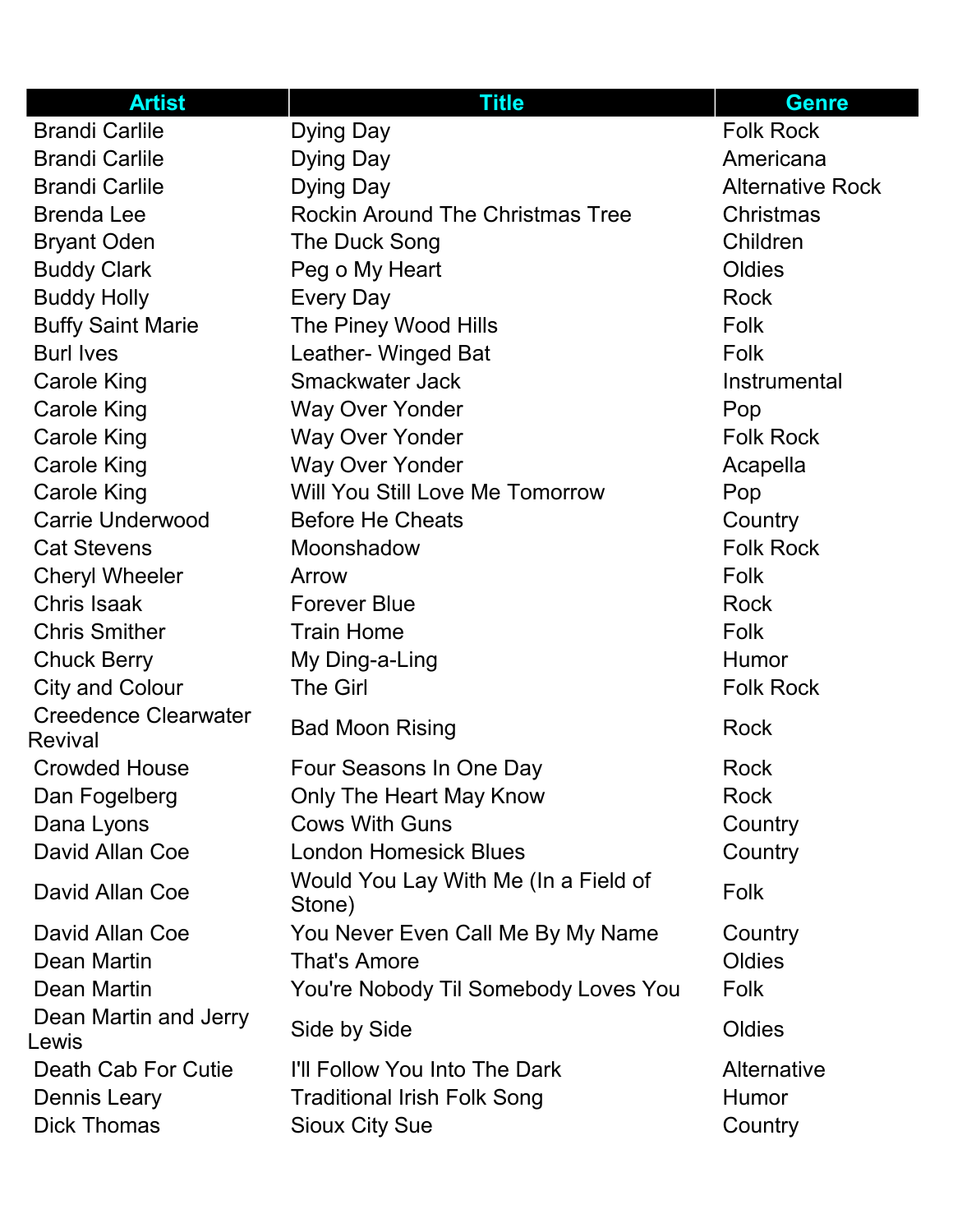| <b>Artist</b>             | <b>Title</b>                   | <b>Genre</b>     |
|---------------------------|--------------------------------|------------------|
| <b>Dinah Shore</b>        | <b>Sweet Violets</b>           | Humor            |
| Dinah Washington          | September In The Rain          | Pop              |
| <b>Dixie Chicks</b>       | <b>Godspeed (Sweet Dreams)</b> | Country          |
| <b>Dixie Chicks</b>       | <b>Travelin' Soldier</b>       | Instrumental     |
| <b>Dixie Chicks</b>       | <b>Wide Open Spaces</b>        | Country          |
| <b>Dolly Parton</b>       | Jolene                         | Country          |
| Don HO                    | <b>Tiny Bubbles</b>            | Pop              |
| Don Mc Lean               | Vincent                        | Folk             |
| Don McLean                | <b>American Pie</b>            | <b>Folk Rock</b> |
| Donny and Marie<br>Osmond | Let It Snow                    | <b>Christmas</b> |
| Doris Day                 | Sentimental Journey            | Oldies           |
| Dr. Hook                  | <b>Only Sixteen</b>            | <b>Rock</b>      |
| Dragon                    | April Sun In Cuba              | <b>Rock</b>      |
| Eagles                    | <b>Witchy Woman</b>            | <b>Rock</b>      |
| <b>Eddy Arnold</b>        | <b>Cattle Call</b>             | Country          |
| <b>Elvis Presley</b>      | Aloha Oe                       | Oldies           |
| <b>Elvis Presley</b>      | <b>Blue Moon</b>               | Oldies           |
| <b>Elvis Presley</b>      | In The Ghetto                  | Country          |
| <b>Elvis Presley</b>      | Love Me Tender                 | Acoustic         |
| <b>Emmylou Harris</b>     | I'll Go Steppin'               | Country          |
| <b>Emmylou Harris</b>     | <b>Wayfaring Stranger</b>      | Spiritual        |
| <b>Eric Clapton</b>       | <b>Wonderful Tonight</b>       | <b>Rock</b>      |
| <b>Everly Brothers</b>    | <b>Bye Bye Love</b>            | Oldies           |
| <b>Everly Brothers</b>    | Cryin In The Rain              | Oldies           |
| <b>Everly Brothers</b>    | Devoted To You                 | Pop              |
| <b>Everly Brothers</b>    | Let It Be Me                   | Oldies           |
| <b>Everly Brothers</b>    | <b>Wake Up Little Susie</b>    | Pop              |
| <b>First Aid Kit</b>      | <b>Stay Gold</b>               | Alternative      |
| <b>First Aid Kit</b>      | <b>Stay Gold</b>               | <b>Rock</b>      |
| <b>First Aid Kit</b>      | <b>Stay Gold</b>               | Indie            |
| <b>Fleetwood Mac</b>      | <b>Dreams</b>                  | <b>Rock</b>      |
| Fleetwood Mac             | Rhiannon                       | <b>Rock</b>      |
| <b>Frank Sinatra</b>      | Love and Marriage              | Oldies           |
| <b>Frankie Laine</b>      | Rawhide                        | Country          |
| <b>Frankie Laine</b>      | <b>Sixteen Tons</b>            | Pop              |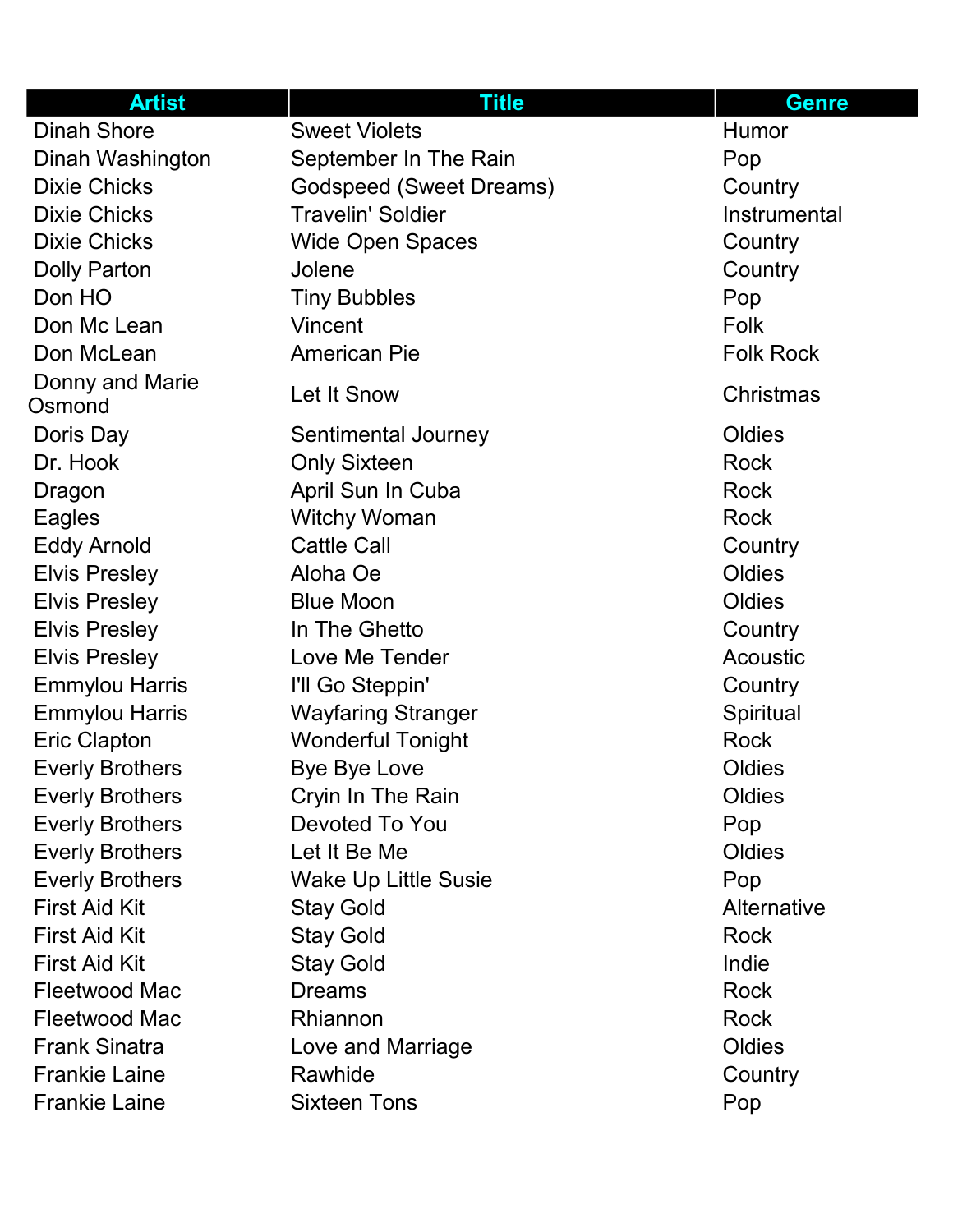| <b>Artist</b>                 | <b>Title</b>                        | <b>Genre</b>            |
|-------------------------------|-------------------------------------|-------------------------|
| <b>Franz Gruber</b>           | <b>The First Noel</b>               | Christmas               |
| <b>Garth Brooks</b>           | Lonesome Dove                       | Country                 |
| <b>Gene Autry</b>             | <b>Back In The Saddle Again</b>     | Country                 |
| George Jones                  | <b>She Thinks I Still Care</b>      | Country                 |
| <b>George Younce</b>          | Side by Side (Parody)               | Humor                   |
| Georgia Wahlin Bello          | Popcorn Popping On The Apricot Tree | Children                |
| <b>Glen Campbell</b>          | Gentle On My Mind                   | Country                 |
| Gordon Lightfoot              | Song For A Winters Night            | <b>Folk</b>             |
| <b>Gordon Lightfoot</b>       | The Wreck Of The Edmund Fitzgerald  | <b>Folk Rock</b>        |
| <b>Graham Nash</b>            | <b>Our House</b>                    | <b>Folk Rock</b>        |
| <b>Graham Nash</b>            | <b>Teach Your Children</b>          | Folk                    |
| <b>Grateful Dead</b>          | <b>Ripple</b>                       | <b>Folk Rock</b>        |
| <b>Green Day</b>              | Wake Me Up When September Ends      | Alternative             |
| <b>Hank Cramer</b>            | The Oregon Trail                    | Folk                    |
| <b>Hank Snow</b>              | Chattanooga Choo Choo               | Oldies                  |
| <b>Hank Williams</b>          | <b>Hey Good Lookin</b>              | Country                 |
| <b>Hank Williams</b>          | I'm So Lonesome I Could Cry         | Country                 |
| <b>Hank Williams</b>          | Jambalaya on the Bayou              | Oldies                  |
| <b>Hank Williams</b>          | <b>Your Cheatin Heart</b>           | Country                 |
| <b>Harry Belafonte</b>        | Day-O - The Banana Boat Song        | Oldies                  |
| <b>Harry Belafonte</b>        | Matilda                             | <b>Ballad</b>           |
| <b>Helen Reddy</b>            | Delta Dawn                          | Country                 |
| lan Tyson                     | The Goodnight-Loving Trail          | Folk                    |
| <b>Indigo Girls</b>           | Galileo                             | <b>Rock</b>             |
| Indigo Girls                  | <b>Secure Yourself</b>              | Folk                    |
| <b>Irving King</b>            | Show Me The Way To Go Home          | Oldies                  |
| Israel "IZ"<br>Kamakawiwo'ole | Over The Rainbow IZ                 | Oldies                  |
| Israel "IZ"<br>Kamakawiwo'ole | Over The Rainbow IZ                 | Folk                    |
| Israel "IZ"<br>Kamakawiwo'ole | Over The Rainbow IZ                 | <b>Tropical</b>         |
| <b>James Taylor</b>           | <b>Sweet Baby James</b>             | Pop                     |
| James Taylor                  | Up On The Roof                      | <b>Rhythm and Blues</b> |
| Jamie O'Neal                  | There Is No Arizona                 | Country                 |
| Janis lan                     | Light A Light                       | <b>Folk</b>             |
| Janis Joplin                  | Me and Bobby McGee                  | Rock                    |
|                               |                                     |                         |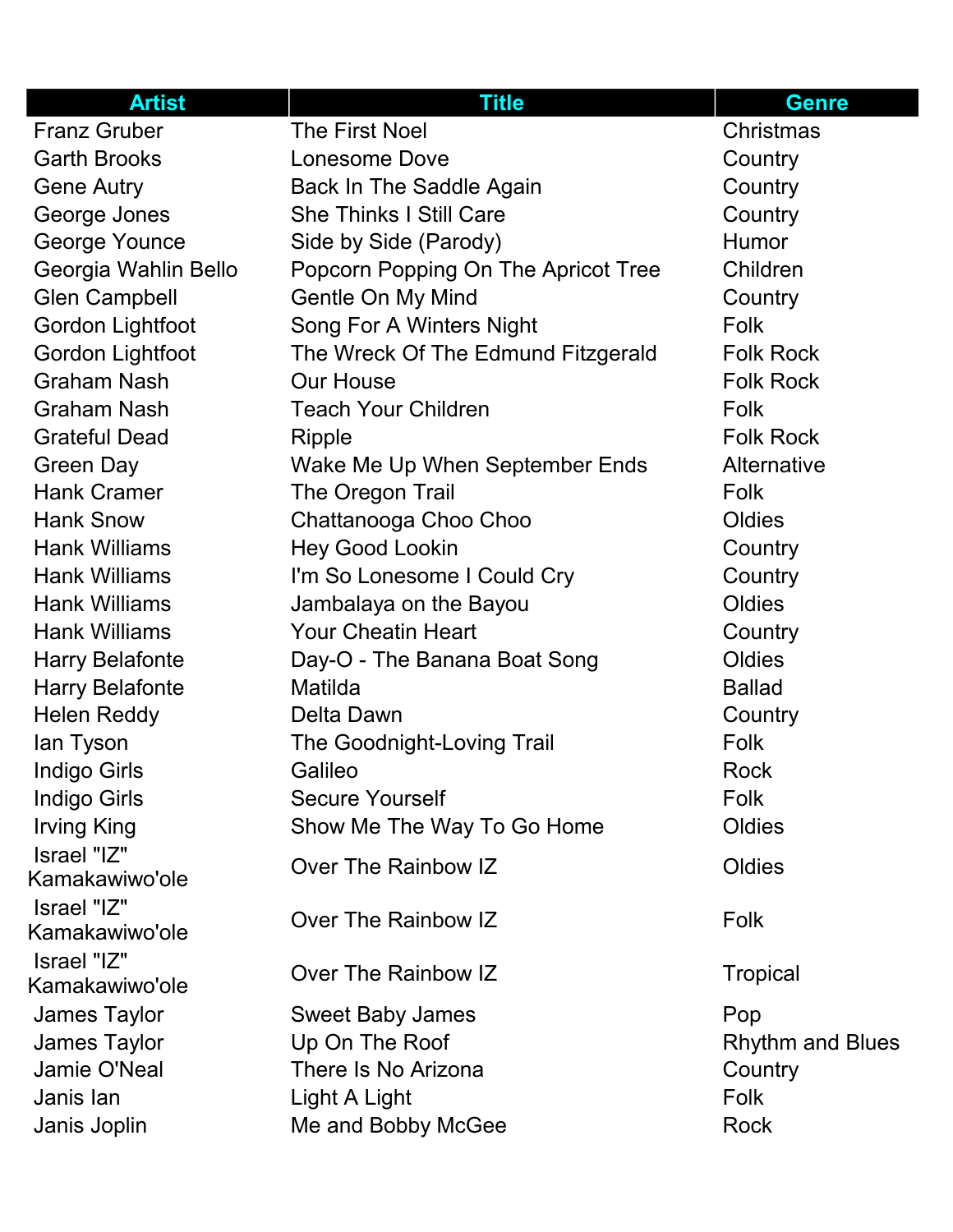| <b>Artist</b>                              | <b>Title</b>                        | <b>Genre</b>       |
|--------------------------------------------|-------------------------------------|--------------------|
| Janis Joplin                               | <b>Mercedes Benz</b>                | <b>Rock</b>        |
| <b>Jason Mraz</b>                          | A Beautiful Mess                    | <b>Alternative</b> |
| <b>Jason Mraz</b>                          | I'm Yours                           | Pop                |
| Jefferson Airplane                         | <b>White Rabbit</b>                 | <b>Rock</b>        |
| Jim Croce                                  | <b>Bad Bad Leroy Brown</b>          | <b>Folk Rock</b>   |
| Jim Croce                                  | Time In A Bottle                    | <b>Folk Rock</b>   |
| <b>Jim Stafford</b>                        | <b>Cow Patty</b>                    | Country            |
| <b>Jimmy Buffet</b>                        | Margaritaville                      | Country            |
| Joan Baez                                  | Dona Dona                           | Folk               |
| Joan Baez                                  | <b>John Riley</b>                   | Folk               |
| Joan Baez                                  | Lily of the West                    | Folk               |
| Joan Baez                                  | The Night They Drove Old Dixie Down | <b>Folk Rock</b>   |
| <b>Jody Levens</b>                         | Mardi Gras Mambo                    | Calypso            |
| Joe Crookston                              | Good Luck John                      | <b>Folk</b>        |
| John Denver                                | Calypso                             | Folk               |
| <b>John Denver</b>                         | <b>Country Roads</b>                | Folk               |
| John Denver                                | For Baby For Bobby                  | Folk               |
| <b>John Denver</b>                         | <b>Forest Lawn</b>                  | Humor              |
| <b>John Denver</b>                         | <b>Grandma's Feather Bed</b>        | Folk               |
| John Denver                                | <b>Matthew</b>                      | <b>Folk</b>        |
| John Denver                                | Today                               | Folk               |
| John Lennon                                | Imagine                             | <b>Rock</b>        |
| <b>John Prine</b>                          | In Spite Of Our Selves              | <b>Humor</b>       |
| John Prine                                 | Lets Talk Dirty In Hawaiian         | Humor              |
| Johnathan Edwards                          | Wynkin Blynkin & Nod                | Children           |
| <b>Johnny Cash</b>                         | <b>Ghost Riders in the Sky</b>      | Country            |
| Johnny Cash                                | Jackson                             | Country            |
| Johnny Cash                                | <b>Ring Of Fire</b>                 | Country            |
| Johnny Cash                                | The One on the Right is on The Left | Country            |
| Johnny Cash and June<br><b>Carter Cash</b> | Long Legged Guitar Pickin Man       | Country            |
| <b>Johnny Horton</b>                       | <b>Battle of New Orleans</b>        | Oldies             |
| <b>Johnny Mercer</b>                       | <b>Winter Wonderland</b>            | <b>Christmas</b>   |
| Joni Mitchell                              | <b>Big Yellow Taxi</b>              | <b>Folk Rock</b>   |
| Joni Mitchell                              | <b>Both Sides Now</b>               | Folk               |
| <b>Judith Edelman</b>                      | <b>Perfect World</b>                | <b>Bluegrass</b>   |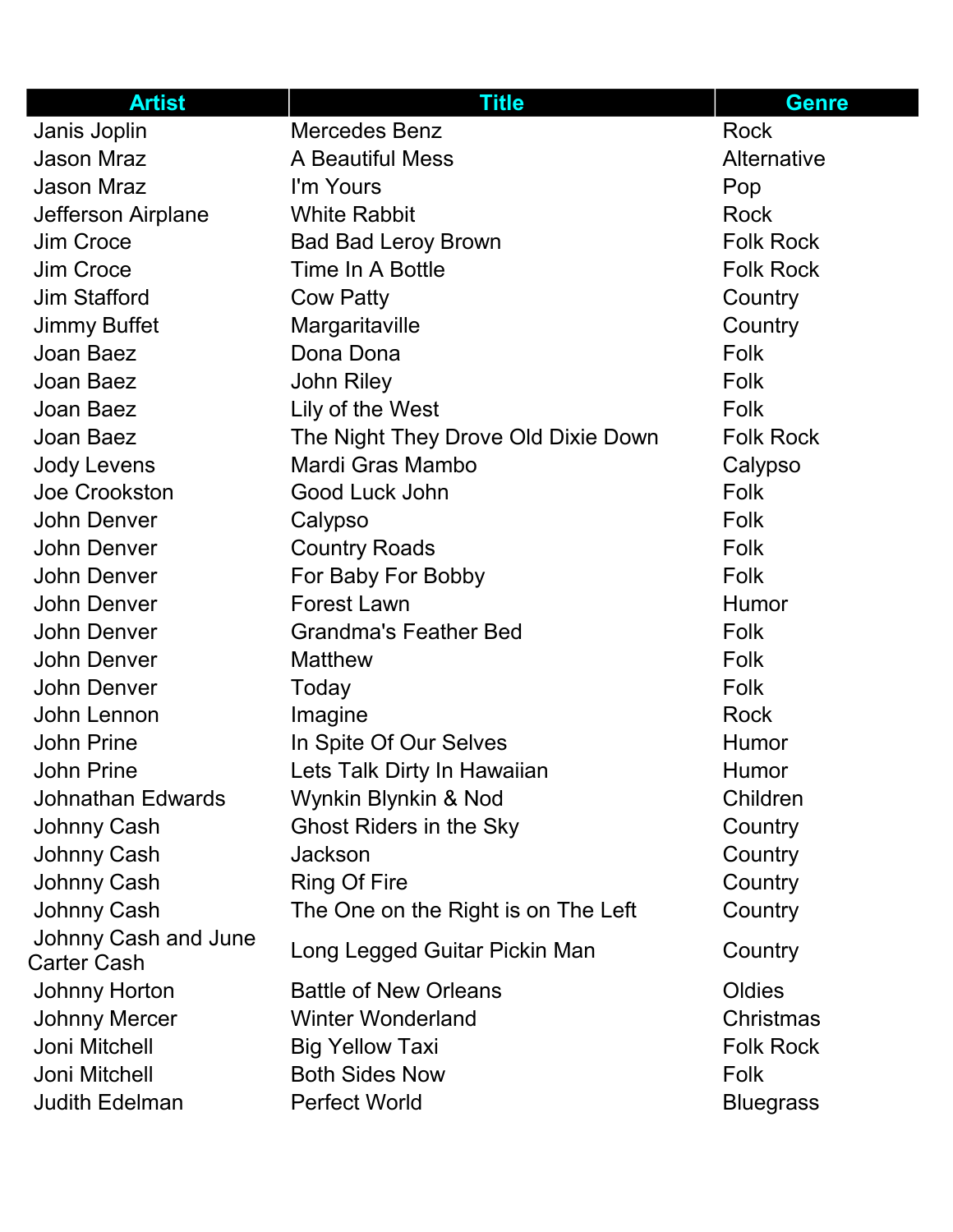| <b>Artist</b>             | <b>Title</b>                               | <b>Genre</b>     |
|---------------------------|--------------------------------------------|------------------|
| <b>Judy Collins</b>       | Leather- Winged Bat                        | Folk             |
| <b>Judy Collins</b>       | <b>Someday Soon</b>                        | Country          |
| <b>Judy Garland</b>       | Over The Rainbow                           | Soundtrack       |
| <b>Jules Verne Allen</b>  | <b>Red River Valley</b>                    | <b>Folk</b>      |
| <b>Julie Andrews</b>      | Do Re Mi                                   | <b>Musicals</b>  |
| <b>Julie Andrews</b>      | <b>Edelweiss</b>                           | <b>Show Tune</b> |
| <b>Julie Miller</b>       | By Way Of Sorrow                           | Country          |
| <b>Kathy Matea</b>        | <b>Where've You Been</b>                   | Country          |
| <b>Kingston Trio</b>      | <b>El Matadore</b>                         | <b>Folk</b>      |
| <b>Kingston Trio</b>      | Mariah                                     | <b>Musicals</b>  |
| <b>Kris Kristofferson</b> | Casey's Last Ride                          | Country          |
| <b>Laurie Lewis</b>       | Who Will Watch The Homeplace               | <b>Folk</b>      |
| <b>Leonard Cohen</b>      | Hallelujah                                 | <b>Folk Rock</b> |
| <b>Leonard Cohen</b>      | Hey That's No Way to Say Goodbye           | <b>Folk</b>      |
| Linda Rondstadt           | <b>Blue Bayou</b>                          | Country          |
| Linda Rondstadt           | <b>Blue Bayou</b>                          | <b>Rock</b>      |
| Linda Rondstadt           | <b>Heat Wave</b>                           | Soul             |
| Linda Rondstadt           | Long Long Time                             | <b>Rock</b>      |
| LindiMoo                  | <b>Armadillo in Mourning</b>               | Country          |
| LindiMoo                  | <b>Bessie</b>                              | Children         |
| LindiMoo                  | Can You You Can                            | Children         |
| LindiMoo                  | <b>Fishing With The Devil's Shoestring</b> | Country          |
| LindiMoo                  | Forefathers                                | <b>Folk Rock</b> |
| LindiMoo                  | My Little Monkey                           | Children         |
| LindiMoo                  | My Name Is Randy                           | Children         |
| Loggins and Messina       | <b>House At Pooh Corner</b>                | <b>Folk</b>      |
| Loggins and Messina       | <b>Watching The River Run</b>              | <b>Rock</b>      |
| Louis Armstrong           | Sometimes I Feel Like A Motherless Child   | Spiritual        |
| Louis Armstrong           | What a Wonderful World                     | Oldies           |
| Louis Armstrong           | When The Saints Go Marching In             | Jazz             |
| Lucho Gatica              | <b>Besame Mucho</b>                        | Oldies           |
| Lyle Lovett               | If I Needed You                            | Country          |
| Mac Wiseman               | <b>Barbara Allen</b>                       | <b>Folk</b>      |
| <b>Mama Cass Elliot</b>   | Dream a Little Dream                       | Oldies           |
| MaMuse                    | On The 1                                   | <b>Folk</b>      |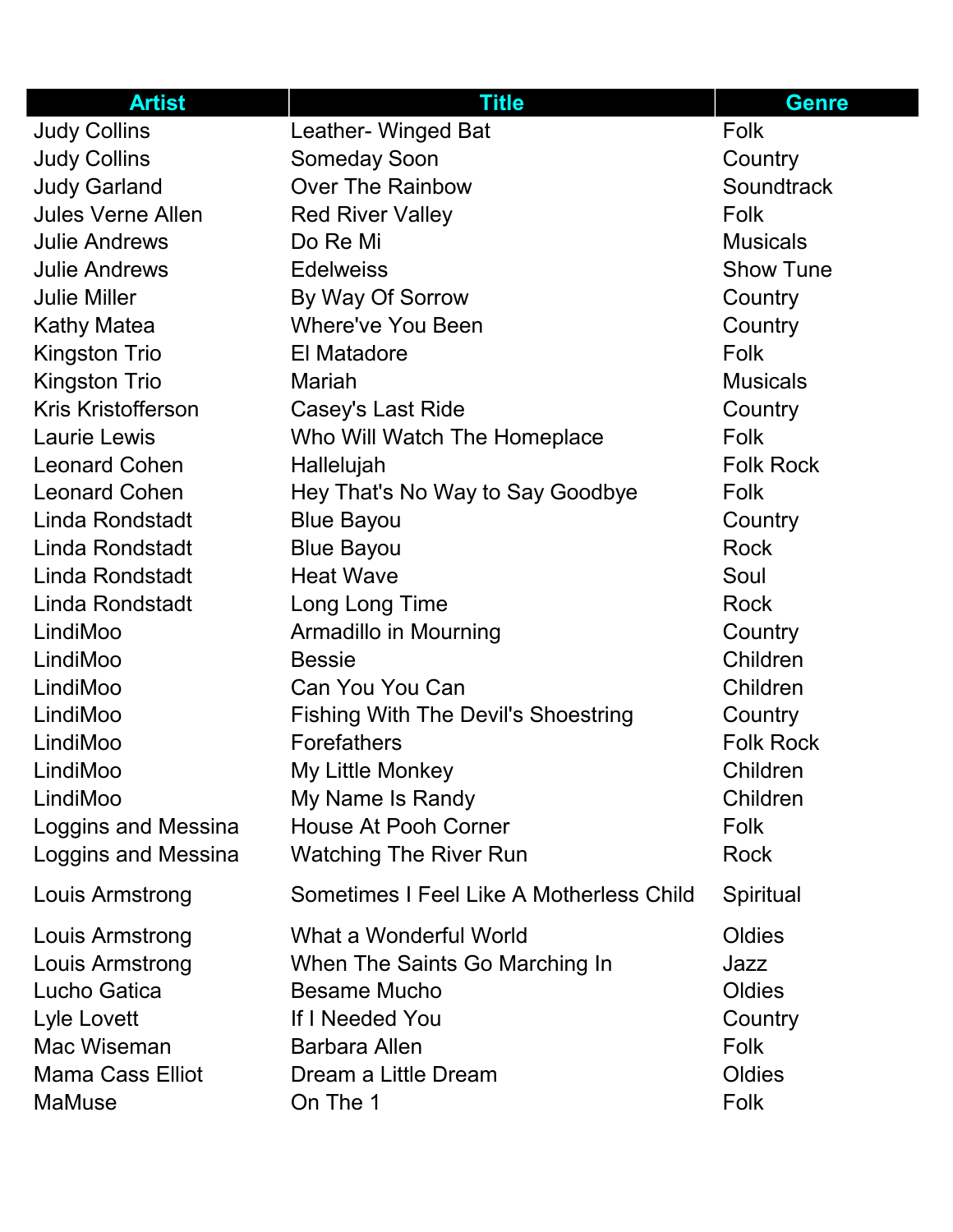| <b>Artist</b>                  | <b>Title</b>                           | <b>Genre</b>     |
|--------------------------------|----------------------------------------|------------------|
| <b>Margaret Whiting</b>        | <b>Baby It's Cold Outside</b>          | Christmas        |
| Marketa Irglova                | <b>Falling Slowly</b>                  | <b>Folk Rock</b> |
| <b>Marty Robbins</b>           | El Paso                                | Country          |
| Mary Hopkin                    | Those Were The Days                    | <b>Folk</b>      |
| <b>Melanie</b>                 | <b>Brand New Key</b>                   | Pop              |
| Merle Haggard                  | <b>Mama Tried</b>                      | Country          |
| <b>Merle Travis</b>            | <b>Sixteen Tons</b>                    | Country          |
| <b>Mitch Miller</b>            | The Yellow Rose Of Texas               | <b>Folk</b>      |
| <b>Mocedades</b>               | Eres Tu                                | Pop              |
| <b>Monty Python</b>            | Always Look On The Bright Side Of Life | Humor            |
| <b>Mumford and Sons</b>        | <b>After The Storm</b>                 | Folk             |
| <b>Mumford and Sons</b>        | <b>After The Storm</b>                 | Alternative      |
| <b>Mumford and Sons</b>        | <b>After The Storm</b>                 | <b>Folk Rock</b> |
| <b>Nanci Griffith</b>          | Listen To The Raido                    | Country          |
| <b>Nanci Griffith</b>          | <b>Trouble In The Fields</b>           | Folk             |
| <b>Nancy Sinatra</b>           | These Boots Are Made For Walking       | Pop              |
| <b>Nat King Cole</b>           | $LOVE$ (L-O-V-E)                       | Folk             |
| <b>National Bluegrass Band</b> | <b>Every Humble Knee Must Bow</b>      | <b>Bluegrass</b> |
| <b>Neil Diamond</b>            | <b>Cracklin Rosie</b>                  | Instrumental     |
| <b>Neil Diamond</b>            | Shiloh                                 | Instrumental     |
| <b>Neil Diamond</b>            | <b>Sweet Caroline</b>                  | Pop              |
| <b>Neil Diamond</b>            | <b>You're So Sweet</b>                 | <b>Humor</b>     |
| <b>Neil Young</b>              | <b>Harvest Moon</b>                    | <b>Folk Rock</b> |
| <b>Neil Young</b>              | Unknown Legend                         | <b>Folk Rock</b> |
| <b>Nickel Creek</b>            | The Lighthouse's Tale                  | <b>Bluegrass</b> |
| <b>Nitty Gritty Dirt Band</b>  | Mr. Bo Jangles                         | <b>Folk</b>      |
| <b>Nitty Gritty Dirt Band</b>  | Will The Circle Be Unbroken            | Spiritual        |
| Norah Jones                    | <b>Sunrise</b>                         | Jazz             |
| Norah Jones                    | <b>Those Sweet Words</b>               | Jazz             |
| <b>Owl City</b>                | <b>Fireflies</b>                       | Pop              |
| Pat Maloney                    | <b>Strange Wind</b>                    | <b>Folk</b>      |
| Pat Maloney                    | <b>Who</b>                             | Folk             |
| <b>Patsy Cline</b>             | <b>Walking After Midnight</b>          | Country          |
| Patti Page                     | How Much Is That Doggie In the Window  | Oldies           |
| Patti Page                     | <b>Tennessee Waltz</b>                 | Country          |
| Paul Simon                     | The Boxer                              | <b>Folk Rock</b> |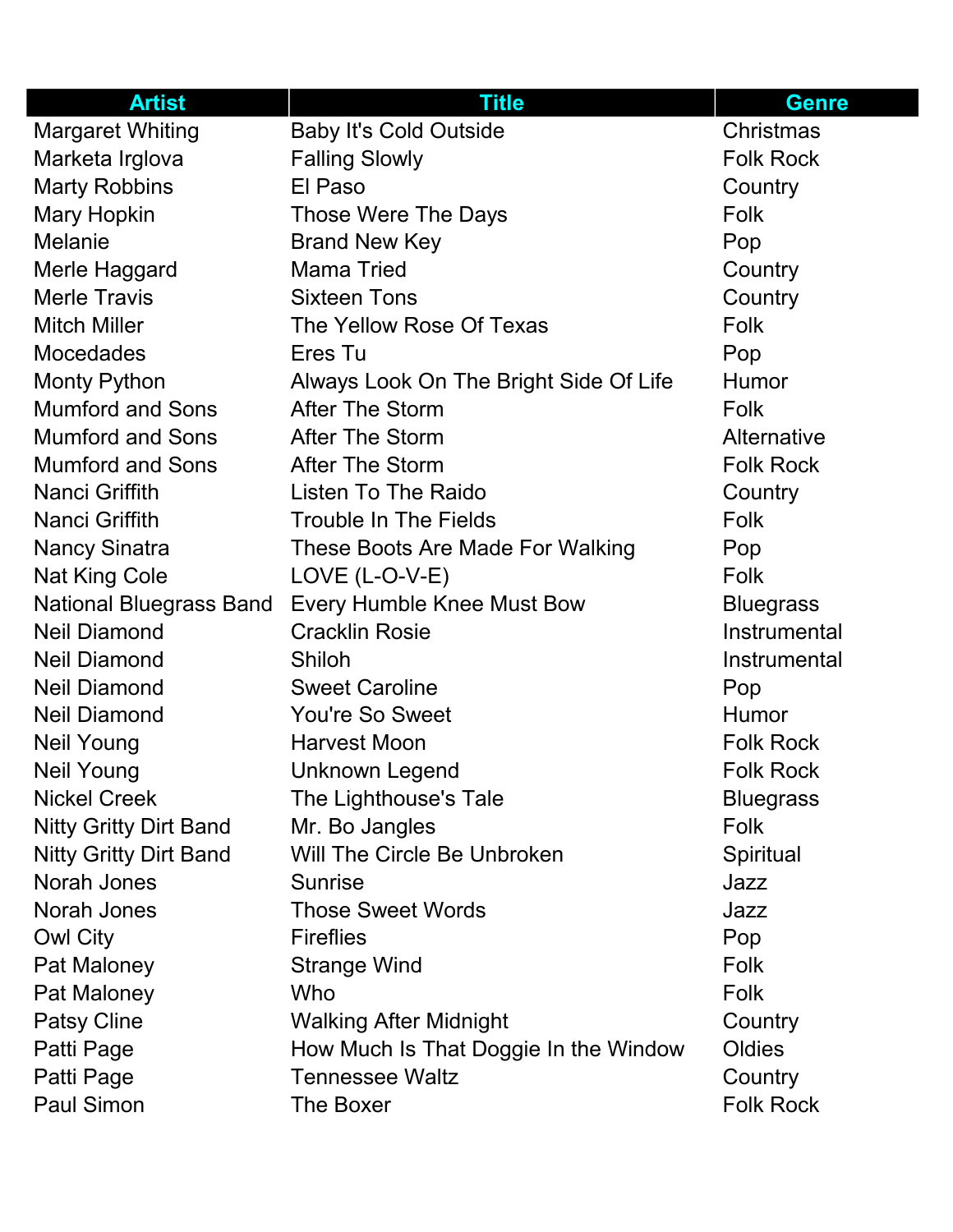| <b>Artist</b>              | <b>Title</b>                            | <b>Genre</b>     |
|----------------------------|-----------------------------------------|------------------|
| <b>Paul Stookey</b>        | The Wedding Song (There Is Love)        | Wedding          |
| <b>Peggy Seeger</b>        | Leather- Winged Bat                     | <b>Folk</b>      |
| Perry Como                 | A You're Adorable                       | Oldies           |
| <b>Peter Paul and Mary</b> | 500 Miles                               | <b>Folk</b>      |
| Peter Paul and Mary        | <b>Boa Constrictor</b>                  | Children         |
| Peter Paul and Mary        | If I Had A Hammer                       | <b>Folk</b>      |
| <b>Peter Paul and Mary</b> | Le Deserteur                            | Folk             |
| Peter Paul and Mary        | Leather- Winged Bat                     | Folk             |
| Peter Paul and Mary        | Leaving On A Jet Plane                  | Folk             |
| Peter Paul and Mary        | <b>Puff The Magic Dragon</b>            | Children         |
| Peter Paul and Mary        | <b>Rock My Soul</b>                     | <b>Folk</b>      |
| <b>Peter Paul and Mary</b> | The Marvelous Toy                       | Children         |
| Peter Paul and Mary        | Where Have All The Flowers Gone         | <b>Folk</b>      |
| Peter Paul and Mary        | Zoo Tomorrow                            | Children         |
| <b>Plain White T's</b>     | <b>Rhythm Of Love</b>                   | Indie            |
| <b>Plain White T's</b>     | The Giving Tree                         | Pop              |
| Porter Wagoner             | The Green Green Grass Of Home           | Country          |
| Raffi                      | <b>Apples and Bananas</b>               | Children         |
| Raffi                      | <b>Baby Beluga</b>                      | Children         |
| Raffi                      | <b>Shake My Sillies Out</b>             | Children         |
| <b>Ray Stevens</b>         | I Am My Own Grandpa                     | Humor            |
| <b>Regina Spektor</b>      | The Call                                | Soundtrack       |
| <b>REM</b>                 | Losing My Religion For Steve Ramirez    | Alternative      |
| <b>Ritchie Valens</b>      | La Bamba                                | <b>Rock</b>      |
| <b>Rob Thomas</b>          | <b>Little Wonders</b>                   | Soundtrack       |
| Roberta Flack              | The First Time Ever I Saw Your Face     | Pop              |
| <b>Rod Stewart</b>         | Maggie May                              | <b>Folk Rock</b> |
| <b>Roger Miller</b>        | Do Wacka Do                             | Country          |
| <b>Roger Miller</b>        | Do Wacka Do                             | <b>Humor</b>     |
| <b>Roger Miller</b>        | King Of The Road                        | Country          |
| <b>Roger Miller</b>        | You Cant Roller Skate in a Buffalo Herd | Country          |
| <b>Rosemary Cloony</b>     | Come On a My House                      | Oldies           |
| <b>Roy Orbison</b>         | <b>Blue Bayou</b>                       | Pop              |
| <b>Roy Rogers</b>          | Don't Fence Me In                       | Oldies           |
| <b>Roy Rogers</b>          | <b>Happy Trails</b>                     | Country          |
| <b>Russian Red</b>         | <b>Loving Strangers</b>                 | Folk             |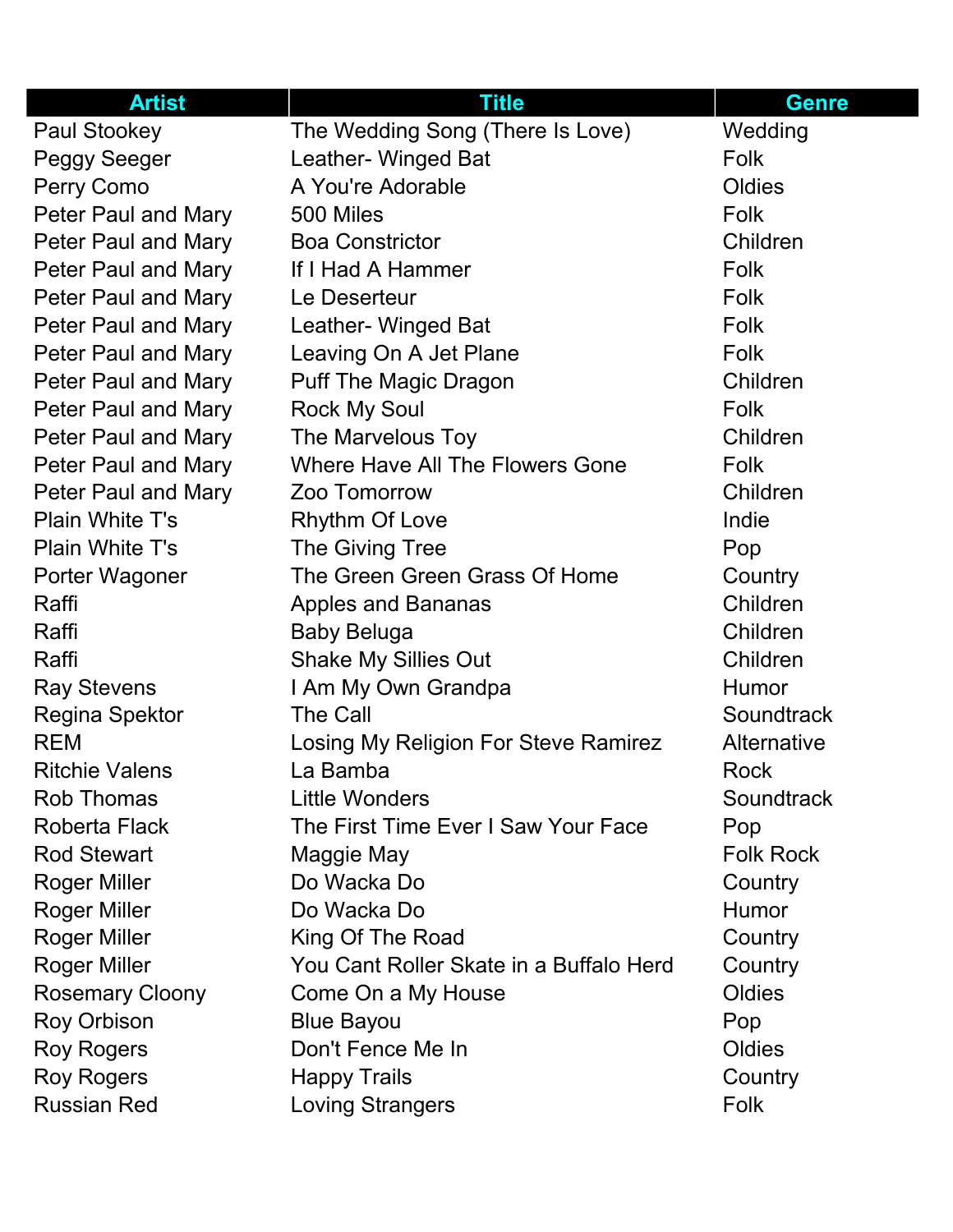| <b>Artist</b>                            | <b>Title</b>                       | <b>Genre</b>               |
|------------------------------------------|------------------------------------|----------------------------|
| Sam The Sham                             | <b>Little Red Riding Hood</b>      | Humor                      |
| <b>Samuel Francis Smith</b>              | My Country Tis Of Thee             | <b>Patriotic</b>           |
| Santana                                  | <b>Black Magic Woman</b>           | <b>Blues</b>               |
| <b>Shania Twain</b>                      | No One Needs To Know               | Country                    |
| Sons of the Pioneers                     | <b>Cool Water</b>                  | <b>Folk</b>                |
| <b>Statler Brothers</b>                  | <b>Flowers On The Wall</b>         | Country                    |
| <b>Stevie Nicks</b>                      | Landslide                          | <b>Folk Rock</b>           |
| <b>Stevie Wonder</b>                     | I Just Called To Say I Love You    | <b>Rhythm and Blues</b>    |
| Sugar Boy and his Cane<br><b>Cutters</b> | Iko Iko (Jock-A-Mo)                | Pop                        |
| Sylvia                                   | <b>Tumbleweed</b>                  | Country                    |
| <b>Tennessee Ernie Ford</b>              | <b>Sixteen Tons</b>                | Oldies                     |
| <b>Tennessee Ernie Ford</b>              | <b>Sixteen Tons</b>                | Jazz                       |
| <b>Terry Gilkyson</b>                    | <b>Marianne</b>                    | Calypso                    |
| <b>Tex Ritter</b>                        | <b>Blood On The Saddle</b>         | Country                    |
| <b>Tex Ritter</b>                        | Jingle Jangle Jingle               | Soundtrack                 |
| <b>Tex Ritter</b>                        | <b>Wayward Wind</b>                | Country                    |
| <b>The Andrew Sisters</b>                | <b>Rum and Coca Cola</b>           | Calypso                    |
| <b>The Animals</b>                       | The House Of The Rising Sun        | <b>Blues</b>               |
| The Bangles                              | Walk Like An Egyptian              | Rock                       |
| The Beatles                              | In My Life                         | Rock                       |
| <b>The Beatles</b>                       | Let It Be                          | <b>Rock</b>                |
| The Beatles                              | Ob La Di Ob La Da                  | Pop                        |
| <b>The Beatles</b>                       | When I'm 64                        | Humor                      |
| <b>The Beatles</b>                       | With A Little Help From My Friends | Folk                       |
| The Bobby Fuller Four                    | I Fought The Law                   | <b>Rock</b>                |
| The Carpenters                           | <b>Close To You</b>                | Pop                        |
| The Cascades                             | Rhythm Of The Rain                 | Doo Wop                    |
| <b>The Civil Wars</b>                    | 20 Years                           | <b>Folk Rock</b>           |
| <b>The Civil Wars</b>                    | 20 Years                           | <b>Alternative Country</b> |
| <b>The Civil Wars</b>                    | 20 Years                           | <b>Indie Folk</b>          |
| <b>The Clovers</b>                       | Love Potion Number Nine            | Rock                       |
| The Coven                                | <b>One Tin Soldier</b>             | Soundtrack                 |
| The Dixie Cups                           | Iko Iko (Jock-A-Mo)                | Acapella                   |
| <b>The Dubliners</b>                     | <b>Molly Malone</b>                | <b>Folk</b>                |
| The Eagles                               | <b>Peaceful Easy Feeling</b>       | <b>Rock</b>                |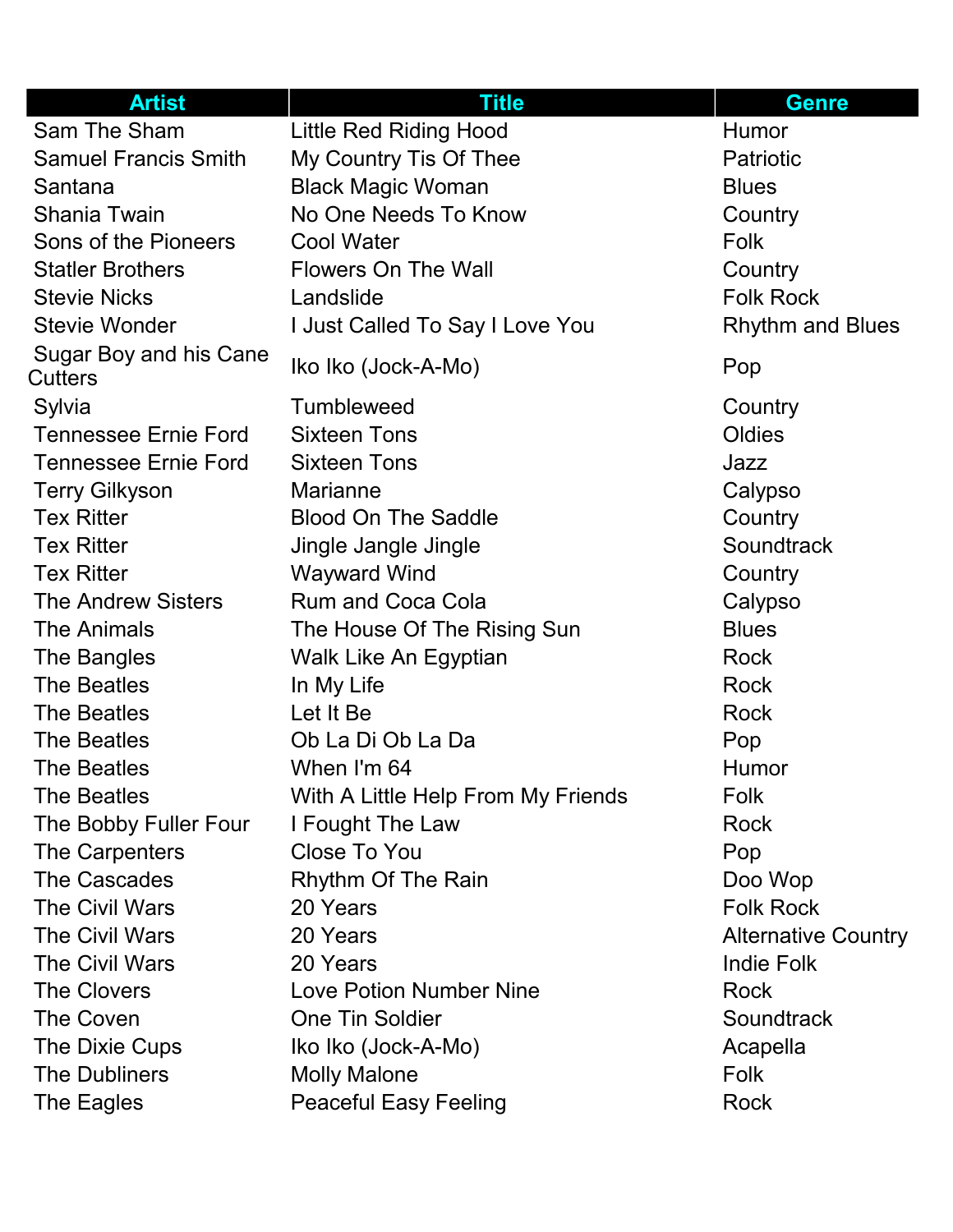| <b>Artist</b>                | <b>Title</b>                                         | <b>Genre</b>            |
|------------------------------|------------------------------------------------------|-------------------------|
| The Eagles                   | <b>Take It Easy</b>                                  | Country                 |
| The Hawketts                 | Mardi Gras Mambo                                     | <b>Rhythm and Blues</b> |
| The Irish Rovers             | <b>Star of the County Down</b>                       | Oldies                  |
| The Irish Rovers             | The Unicorn Song                                     | Children                |
| The Judds                    | <b>Guardian Angels</b>                               | Country                 |
| The Kingston Trio            | <b>MTA</b>                                           | Humor                   |
| <b>The Platters</b>          | Only You (And You Alone)                             | Doo Wop                 |
| <b>The Turtles</b>           | <b>Happy Together</b>                                | Pop                     |
| The Weavers                  | On Top of Old Smoky                                  | <b>Folk</b>             |
| <b>Tom Glazer</b>            | On Top Of Spaghetti                                  | Children                |
| <b>Tom Petty</b>             | Yer So Bad                                           | <b>Rock</b>             |
| <b>Tommy Roe</b>             | <b>Sheila</b>                                        | <b>Rock</b>             |
| <b>Tompall Glaser</b>        | Put Another Log On The Fire                          | Humor                   |
| <b>Tony Orlando and Dawn</b> | Tie A Yellow Ribbon Round The Ole Oak<br><b>Tree</b> | Instrumental            |
| <b>Tracy Chapman</b>         | Give Me One Reason                                   | <b>Blues</b>            |
| <b>Traditional</b>           | A B C's - Alphabet Song                              | Children                |
| <b>Traditional</b>           | <b>Amazing Grace</b>                                 | <b>Hymn</b>             |
| <b>Traditional</b>           | <b>Angel Band</b>                                    | Gospel                  |
| <b>Traditional</b>           | Baa Baa Black Sheep                                  | Children                |
| <b>Traditional</b>           | <b>Bill Grogan's Goat</b>                            | <b>Folk</b>             |
| <b>Traditional</b>           | <b>Bingo</b>                                         | Children                |
| <b>Traditional</b>           | <b>Buffalo Gals</b>                                  | Oldies                  |
| <b>Traditional</b>           | Danny Boy                                            | Folk                    |
| <b>Traditional</b>           | <b>Deck The Halls</b>                                | Christmas               |
| <b>Traditional</b>           | <b>Drunken Sailor</b>                                | <b>Folk</b>             |
| <b>Traditional</b>           | <b>Found a Peanut</b>                                | Children                |
| Traditional                  | <b>Frosty The Snowman</b>                            | Christmas               |
| <b>Traditional</b>           | <b>God Rest Ye Merry Gentlemen</b>                   | Christmas               |
| <b>Traditional</b>           | <b>Greensleeves</b>                                  | <b>Folk</b>             |
| <b>Traditional</b>           | <b>Happy Birthday</b>                                | <b>Folk</b>             |
| <b>Traditional</b>           | Hark The Herald Angels Sing                          | Christmas               |
| <b>Traditional</b>           | He's Got The Whole World In His Hands                | Spiritual               |
| <b>Traditional</b>           | Heart of My Heart                                    | Oldies                  |
| <b>Traditional</b>           | Home On The Range                                    | <b>Folk</b>             |
| <b>Traditional</b>           | Hush Little Baby                                     | Children                |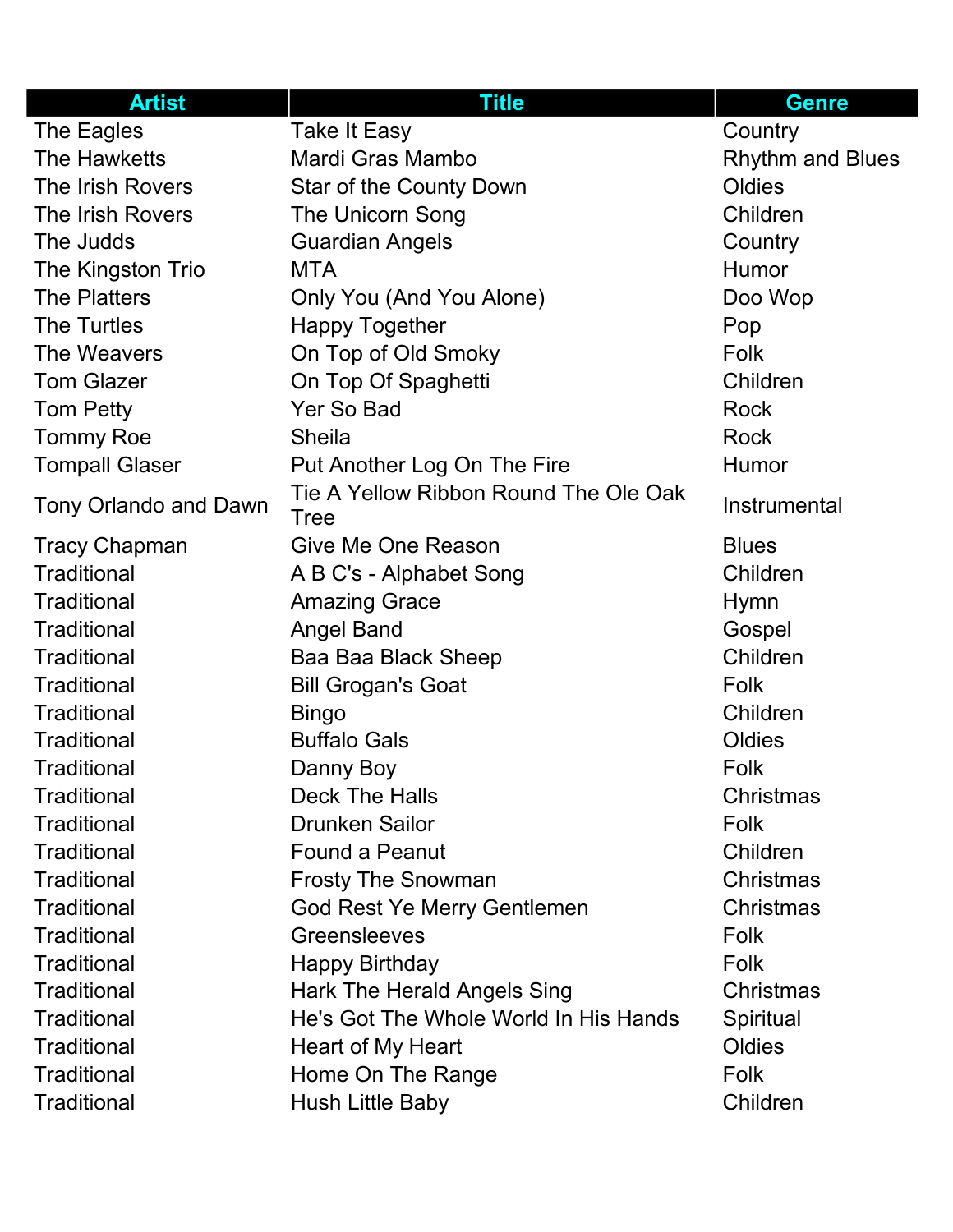| <b>Artist</b>      | <b>Title</b>                               | <b>Genre</b>     |
|--------------------|--------------------------------------------|------------------|
| <b>Traditional</b> | I Ride An Old Paint                        | Folk             |
| Traditional        | I Want a Girl Just Like The Girl           | Oldies           |
| <b>Traditional</b> | I've Been Working On The Railroad          | Folk             |
| Traditional        | If You're Happy And You Know It            | Children         |
| Traditional        | Its Beginning to Look a Lot Like Christmas | Christmas        |
| <b>Traditional</b> | <b>Jingle Bells</b>                        | Christmas        |
| <b>Traditional</b> | John Jacob Jingleheimer Schmidt            | Children         |
| <b>Traditional</b> | Joy to the World                           | <b>Christmas</b> |
| <b>Traditional</b> | <b>Loch Lomond</b>                         | Oldies           |
| Traditional        | London Bridge Is Falling Down              | Children         |
| Traditional        | Mary Had A Little Lamb                     | Children         |
| <b>Traditional</b> | My Bonnie Lies Over The Ocean              | Folk             |
| Traditional        | My Darling Clementine                      | <b>Folk</b>      |
| <b>Traditional</b> | My Hat It Has Three Corners                | Children         |
| Traditional        | O Come All Ye Faithful                     | Christmas        |
| <b>Traditional</b> | <b>Oh Susanna</b>                          | Folk             |
| Traditional        | Old MacDonald Had A Farm                   | Children         |
| <b>Traditional</b> | <b>Polly Wolly Doodle</b>                  | Children         |
| Traditional        | <b>Row Row Row Your Boat</b>               | Children         |
| Traditional        | <b>Sally Ann</b>                           | <b>Bluegrass</b> |
| Traditional        | <b>Salty Dog</b>                           | <b>Folk</b>      |
| Traditional        | She'll Be Coming 'Round The Mountain       | <b>Folk</b>      |
| Traditional        | Shenandoah                                 | Folk             |
| <b>Traditional</b> | <b>Silent Night</b>                        | Christmas        |
| <b>Traditional</b> | <b>Skye Boat Song</b>                      | Folk             |
| <b>Traditional</b> | <b>Streets Of Loredo</b>                   | <b>Folk</b>      |
| <b>Traditional</b> | Take Me Out To The Ball Game               | Oldies           |
| <b>Traditional</b> | The Ants Go Marching                       | Children         |
| Traditional        | The Fox Song                               | Children         |
| <b>Traditional</b> | <b>The Parting Glass</b>                   | <b>Folk</b>      |
| Traditional        | <b>The Parting Glass</b>                   | <b>Ballad</b>    |
| <b>Traditional</b> | <b>The Parting Glass</b>                   | <b>Hymn</b>      |
| Traditional        | <b>The Parting Glass</b>                   | Acapella         |
| <b>Traditional</b> | <b>The Three Ravens</b>                    | <b>Folk</b>      |
| <b>Traditional</b> | The Water Is Wide                          | Folk             |